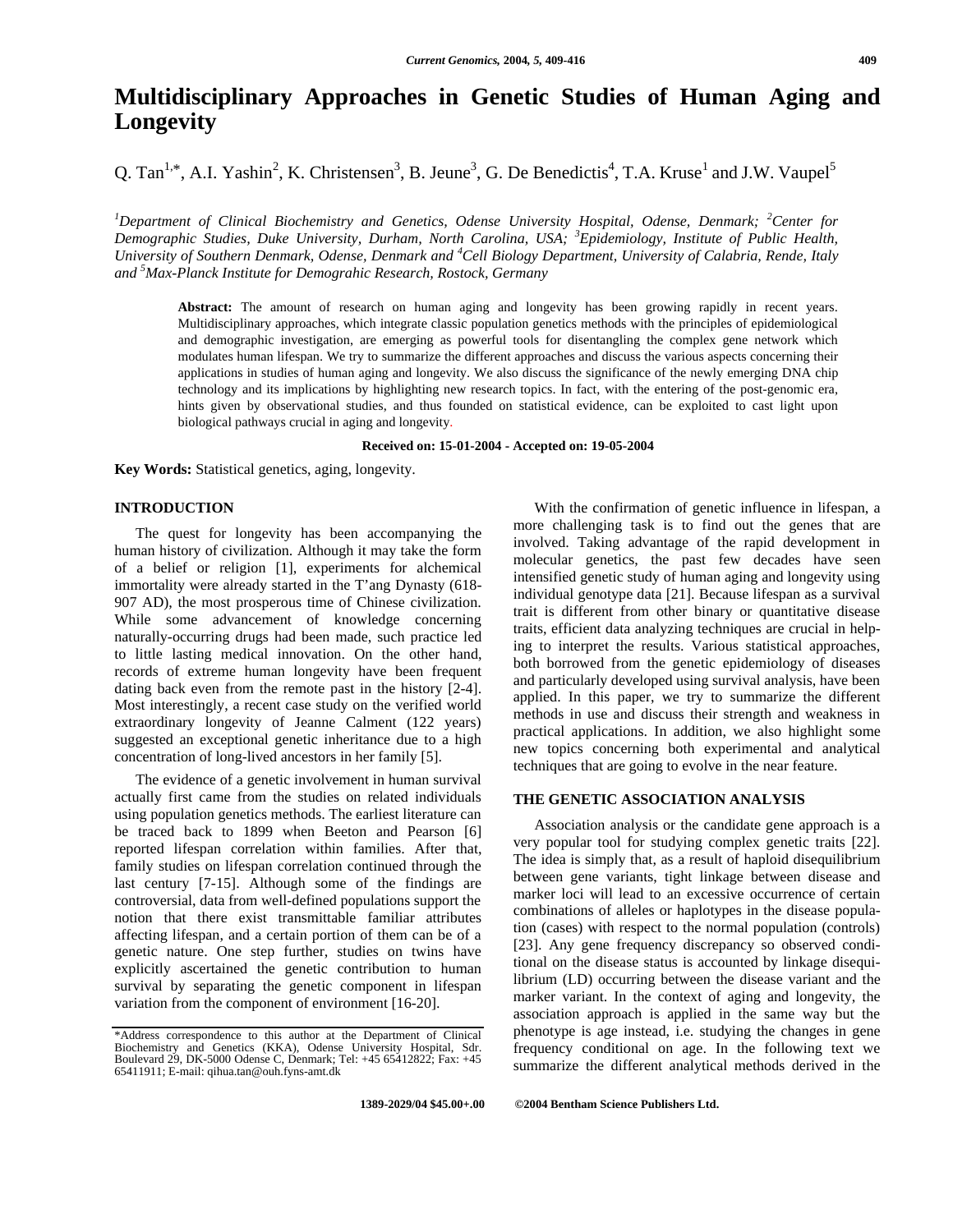framework of association studies applied to the aging/ longevity phenotype.

# **1. The Case-Control Approach**

As described above, if a gene marker is in LD with a causal variant affecting individual survival, then different gene (allele or genotype) frequency can be observed in the aged and young populations. Studying gene frequency difference between the two groups will help make inference on the genetic association with human survival. It is this simple design that has been predominating the markerlongevity association studies [21]. Popularity of the casecontrol design in aging study can be due to its relatively lower expenses and quick outcome as compared with cohort studies. In the sample collection, extremely long-lived subjects (usually centenarians) are assigned as cases and young subjects (usually middle aged) as controls. For each gene of interest, a  $\frac{2}{3}$  statistic is calculated and statistical significance in gene frequency difference between the two groups assessed by testing the null hypothesis of no association.

At a highly polymorphic locus hosting *n* alleles, there will be  $n(n+1)/2$  possible genotypes to be observed. In this case, some of the cell counts in the 2 by  $n(n+1)/2$ contingency table may become too small. Such a situation can invalidate the asymptotic sampling distribution of the  $2$ statistic and affects the test of significance. When Hardy-Weinberg equilibrium (HWE) holds in the data, one can choose to work with alleles rather than with genotypes thus largely reduce the dimension of the contingency table to 2 by *n* while maintaining asymptotical equivalence [24]. Sham and Curtis [25] presented simulation based Monte Carlo tests which can be applied to a more liberal situation (less stringent on HWE) to cope with the polymorphic situation.

Although popular in use, there are several drawbacks in applying the traditional case-control design in aging research. Lifespan is a continuous trait instead of a binary one. Simply or roughly grouping the subjects into old cases and young controls fails to make full use of the individual information contained in the data and thus reduces its statistical power. Moreover, the approach ignores the cohort effect in mortality improvement [26] in making the inferences. Other innovative approaches are thus appealing.

#### **2. The Case-Only Approach**

The case-only approach was first designed for assessing gene-environment interactions in the etiology of complex genetic diseases [27, 28]. By treating centenarians as cases, it was shown that the approach is applicable in studying genesex and gene-gene interactions in human longevity [29, 30]. To illustrate the simple idea of the case-only approach, we take gene-sex interaction for example. If there is a sexdependent effect that contributes to female survival, one should expect to observe in the centenarians, a higher proportion of carriers of the allele or genotype in females than that in males. Based on this idea, one calculates the case-only odds ratio

$$
OR_{ca} = \frac{n_{\text{female(+)}} / n_{\text{female(-)}}}{n_{\text{male(+)}} / n_{\text{male(-)}}}
$$
 and tests the null hypothesis

 $H_0$ :  $OR_{ca}$  = 1. Any statistically significant deviation of *ORca* from unity indicates that there is a sex-dependent

effect that contributes to and modifies the probability of achieving longevity. Assuming the susceptible gene and sex are independent and that the event the interaction is associated with (i.e. longevity in our case) is rare, it can be easily shown that the case-only odds ratio measures the departure from a multiplicative joint effect of gene and sex. Piegorsch *et al.* [27] proved that the case-only design has increased precision in estimating interactions due to reduced variance in the estimation compared with using the traditional case-control design. Statistical test for the null hypothesis can be conducted by employing the log likelihood ratio (LLR) test by calculating twice the difference between the log likelihood at  $OR_{ca} = 1$  and at  $OR_{ca}$  estimated. When sample size is large, the LLR is approximately distributed as  $\frac{2}{3}$  on 1 degree of freedom. Alternatively, we can apply the standard <sup>2</sup> statistic to test the null hypothesis.

It is necessary to point out that the case-only approach makes sense only when our primary interest is in interactions. No effect of the genetic variant alone is measured. However, by only looking at the extremely old cohort (the centenarians), the method avoids the confounding cohort effect in mortality improvement.

#### **3. The Logistic Regression Approach**

In the case-control approach, we look at the change in gene frequency between two age groups (aged cases and young controls). A natural extension would be to study the change by each age. Such a situation can be modeled by the popular logistic regression model [31]. In the basic form of a logistic regression,

$$
\ln \frac{p(x)}{1 - p(x)} = 0 + \frac{1}{2}x, \tag{1}
$$

the odd of frequency of the allele or genotype of interest  $p(x)$  is modeled as a function of age *x*. When  $1$  is significantly different from zero, frequency of the allele or genotype goes up ( $\frac{1}{1} > 0$ ) or down ( $\frac{1}{1} < 0$ ) with advancing age. The odds ratio for frequency change between two adjacent ages can be measured as  $e^{-1}$ . By applying the logistic regression approach, one does not need to roughly group the individuals into cases and controls and thus obtain more power in the analysis [32]. Moreover, assuming Hardy-Weinberg equilibrium, the logistic regression model with polytomous responses can be introduced to handle highly polymorphic genes [33]. Genotype and allele-based parameterization can be used to investigate the modes of gene action and to reduce the number of parameters so that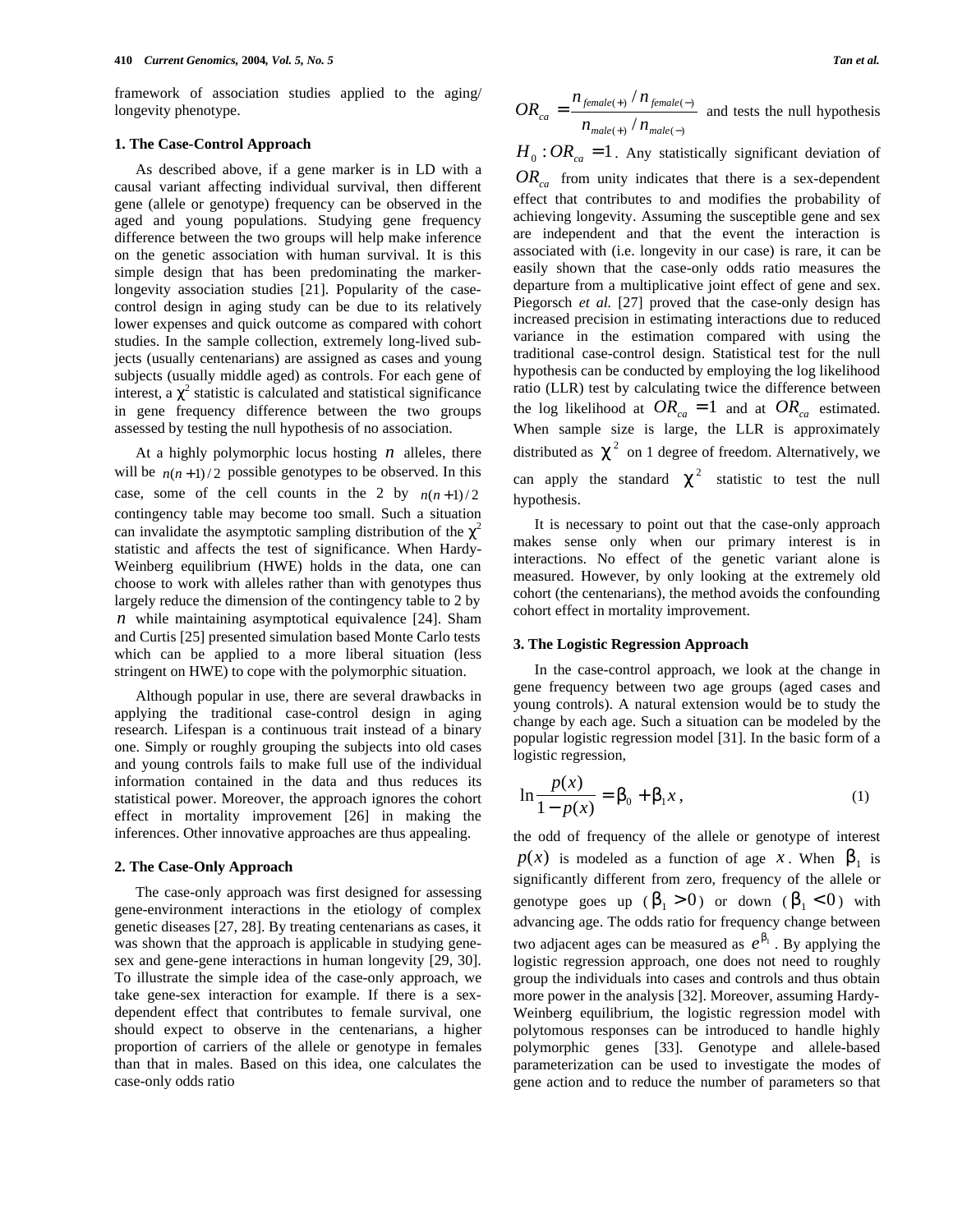the power is increased while the number of multiple testing is minimized.

Another very important feature of logistic regression is the feasibility of modeling the non-monotonous pattern of gene frequency resulted from the antagonistic pleiotropic effect in gene action during the aging process as reported in longevity studies [34, 35]. This is achieved by modeling the allele or genotype frequency as a non-linear function of age  $x$  [33], for example, the fractional polynomials [36]. The partial likelihood ratio test can be applied to choose the best fitting model and to make inferences on the statistical significance of the age-dependent pattern as compared with a linear model. Confirmation of any non-monotonous trajectory in gene frequency can help to further understand or infer the biological roles that the gene plays during the process of aging.

The logistic regression model is easily accessible from standard statistical packages popular in use and thus it is conveniently applicable. However, since the model only fits the observed frequency pattern, it is very sensitive to sampling bias especially in small scale investigations which is usually the case in longevity study due to difficulty in collecting the long-lived individuals.

# **4. Survival Analysis**

As lifespan is a survival trait in nature, survival analysis is undoubtedly an innate approach. However, the subject's age at death or lifespan is unknown at the time when the biological sample was taken. Unless one is determined to undergo the tedious follow-up which takes time and money, the individual survival information so obtained is usually censored. Instead of working directly with lifespan as one usually does in survival analysis, an alternative is to model genotype or allele frequency changes across the ages similar to that by the logistic regression approach but within the framework of survival analysis. Assuming at one locus, we are interested in an allele with frequency  $p$ . If survival rates at age *x* for carriers of 0, 1 and 2 copies of the allele are  $s_0(x)$ ,  $s_1(x)$  and  $s_2(x)$  respectively, then the mean survival at age  $x$  over the three genotypes is

$$
\overline{s}(x) = (1-p)^2 s_0(x) + 2p(1-p)s_1(x) + p^2 s_2(x).
$$
 (2)

Using  $(2)$ , the genotype frequencies at age  $x$  can be calculated as

$$
p_0(x) = (1 - p)^2 s_0(x) / \bar{s}(x),
$$
  
\n
$$
p_1(x) = 2p(1 - p)s_1(x) / \bar{s}(x)
$$
  
\nand  
\n
$$
p_2(x) = p^2 s_2(x) / \bar{s}(x).
$$

Based on the genotype frequency distribution, a likelihood function can be constructed as

$$
L \t p_0(x)^{n_0(x)} p_1(x)^{n_1(x)} p_2(x)^{n_2(x)}, \t(3)
$$

where  $n_0(x)$ ,  $n_1(x)$  and  $n_2(x)$  are the number of individuals in the three genotypes at age  $x$ . In practical application,  $\bar{s}(x)$  is approximated by the observed population survival function available from population life table data. Based on the specification of genotype specific survival functions, different approaches have been proposed.

# *4.1. The Relative Risk Model*

Yashin *et al*. [37] proposed a proportional hazard approach in which hazard of death at age *x* for genotype *i*  $(i = 0, 1, 2)$  is defined as  $\mu_i(x) = r^i \mu_0(x)$  where  $\mu_0(x)$ is the baseline hazard function for a non-carrier and *r* is relative risk of carrying one copy of the allele. The genotype specific survival function in (2) is now

$$
S_i(x) = e^{\circ} = e^{-r^i H_0(x)} = S_0(x)^{r^i}
$$

where  $s_a(x)$  is the survival distribution corresponding to  $\mu_o(x)$ . Tan *et al.* [38] applied an EM algorithm to estimate the baseline hazard function in which a nonparametric  $s_a(x)$  is obtained numerically without specifying any parametric form. This non-parametric approach is advantageous because, in reality, the ideal parametric form of the baseline hazard function is unknown. Moreover, the relative risk approach also facilitates measuring of the interaction terms (for example, gene-sex and geneenvironment interactions) by assuming multiplicative effects of the risk factors [38].

# *4.2. The Parametric Approach*

Although the relative risk model is distribution free, it relies heavily on the proportional hazard assumption. Such an assumption is unrealistic for antagonistic genes [39]. Toupance *et al*. [40] tried to handle the situation by parametrically fitting the genotype specific survival functions (Gompertz-Makeham) and claimed that the antagonistic effect can be captured by the intersection of mortality curves for different genotypes. However, there are several difficulties in their approach. First of all, it seems unfair to impose a specific form of survival distribution on a subgroup in a limited sample. Indeed both the choice of a parametric form and the sample size limitation could result in considerable error in estimating the genotype-specific survival functions. Consequently, the age-dependent frequency pattern resulting from differential survival will be unreliable. This may be a problem chiefly at extreme ages, when sample collection becomes very difficult. In addition, at old ages, the validity of the Gompertz-Makeham model becomes more questionable. Driver [41] showed that the Gompertz or its hybridization, Gompertz-Makeham curves does not measure aging at all. In this situation, any pattern based on these uncertainties can be doubtable if not arbitrary. Antagonistic pleiotropic effects can also be modeled by applying frailty modeling [37, 42]. However, estimation of the heterogeneity parameter is problematic in small scale studies. In this case, a very small change in the heterogeneity parameter can lead to a big difference in the fitted frequency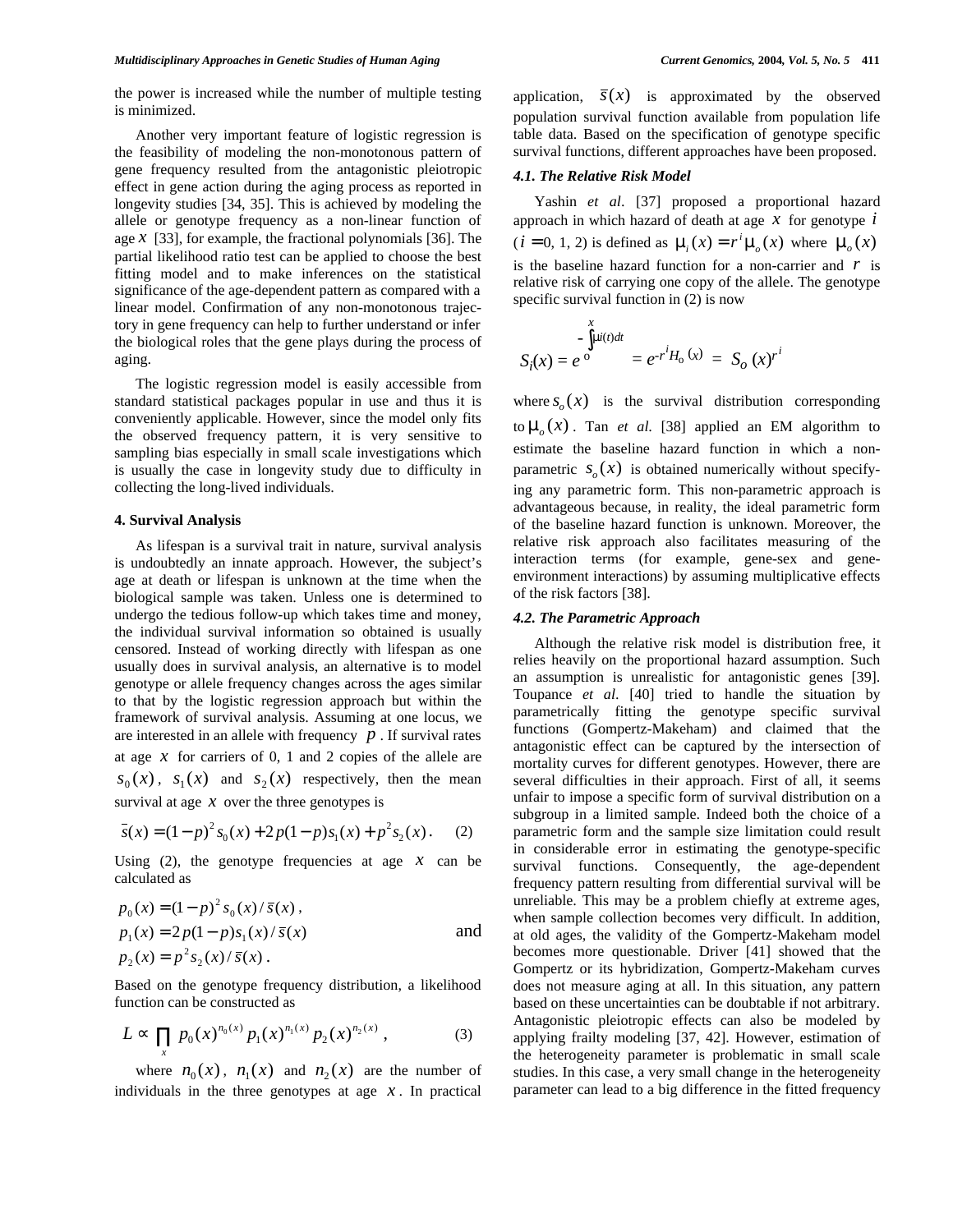pattern. After all, the application of a parametric survival model and the interpretation of the results should be done with caution.

In the frailty modeling, one assumes that the unobserved frailty *z* follows a gamma-distribution with mean 1 and variance  $\frac{2}{142}$ , 43, so that the genotype specific survival functions in (2) become

$$
S_i(x) = E[s(x)] = E\left[e^{-r^i z} \int_0^x \mu_o(s) ds\right] = [1 - r^i \space ^2 \ln(S_o(x))]^{-2}, \quad i = 0, 1, 2
$$
\n(4)

 $2$  has been estimated when applying the above model to genotype data in marker-longevity association studies [38, 44, 45] but with large variations due to small sample sizes. A higher  $\frac{2}{\pi}$  is expected to bring about larger variation in the unobserved frailty and thus more uncertainty in individual survival, even if they carry the same genotype. As survival is a complex trait, frailty modeling offers a nice way to account for the compositional effects due to the unobserved risk factors (both genetic and environmental) [26]. However, more work is needed in the specification of frailty distribution and in parameter estimation.

Similar to the genetic association study on human diseases, the candidate gene approach on aging and longevity also faces a problem of multiple testing. This problem is actually twofold, i.e. (1) the multiple testing occurring at a single polymorphic locus, and (2) the multiple testing on genes or markers spanning multiple loci. Tan *et al.* [46] extend the survival model to multiallelic locus to estimate allele and genotype relative risks (ARR and GRR) and largely reduce the number of parameters to be tested. A log likelihood ratio (LLR) test is used to infer an overall statistical significance at the locus tested. The method helps circumvent the multiple testing problem at a polymorphic locus. When multiple loci are tested in one analysis and all the genes are independent in terms of both interaction and LD, the Bonferroni procedure can be used to adjust the significance level. However, in the case of whole-genome association, such correction is definitely unacceptable. Further progress has been made in capturing the simultaneous effects of multiple loci to localize complex disease genes [47, 48]. Efforts are needed to be made in introducing the methods to longevity studies.

Population stratification can result in spurious conclusions in associating candidate-genes with human diseases [49, 50]. This is also true in longevity studies. A family based transmission disequilibrium test (TDT) has been proposed to overcome the population stratification problem [51]. Unfortunately, this does not work in the context of longevity study because parental genotype information necessary for inferring the allele transmission is unavailable when one achieves longevity. However, it is possible to check for stratification by including, in the study, marker loci unlinked to the candidate locus. It has been estimated that > 15-20 unlinked microsatellites are sufficient to test for population stratification, in the situation in which there is no prior reason to suspect population structure [52]. Thus the bias due to population substructure can be minimized in well-designed association studies [53].

## **LINKAGE ANALYSIS**

Linkage analysis is a technique to localize disease genes by looking for evidence of co-segregation between the disease and the gene markers whose location are already known. The multi-point linkage analysis based on examining patterns of disease gene co-segregation within families has been a powerful tool to map both Mendelian and non-Mendelian disease genes [54]. Although in longevity study, parental genotype information is usually missing, the nonparametric linkage analysis suitable for studying genes linked to late-onset diseases could be a useful method to localize genes implicated in human longevity. The method makes use of the information on alleles shared identical by decent (IBD) between affected sib-pairs (ASP) to infer the location of genes that are linked to the trait of interest [55]. In the context of longevity study, the idea is that if long-lived siblings share more alleles IBD at some marker locus than randomly expected among siblings, then that locus might be near the locus of a beneficial gene. The likelihood of observing a set of genotypes at a marker locus can be calculated conditional on different values for the probabilities of sharing  $0$  ( $z_0$ ),  $1$  ( $z_1$ ) and 2 ( $z_2$ ) alleles. A maximized likelihood score (MLS) is calculated by taking the difference between the log base 10 for the maximumlikelihood and for the likelihood of the null-hypothesis sharing probabilities ( $z_0 = 0.25$ ,  $z_1 = 0.5$ ,  $z_2 = 0.25$ ),

$$
MLS = \log_{10} \left[ L(z_0, z_1, z_2) / L(z_0 = 0.25, z_1 = 0.5, z_2 = 0.25) \right].
$$
\n(5)

In order to map the genes, a multipoint linkage analysis [23] can be conducted and MLS plotted against the map position so that causal genes are localized to some interval in the region.

The higher probability for achieving longevity in centenarians' siblings reported by recent studies [56, 57] suggests the feasibility of sampling long-lived, sib-pair data for non-parametric linkage analysis. As the first application, Puca *et al.* [58] scanned the whole genome by applying the non-parametric linkage analysis to long-lived sib-pairs and reported a region on chromosome 4 that could possibly harbor a gene affecting human longevity. However, as lifespan is a quantitative trait, the non-parametric linkage analysis on long-lived sib-pairs requires that a certain agecut be set as a threshold for defining longevity. In this case, an immediate concern is its statistical power. Nemani *et al*. [59] studied the efficiency of the ASP approach and found that the method is powerful in mapping rare recessive genes but has very low power in locating dominant genes. Tan *et al.* [60] reevaluated the power issue of the method in longevity study and reported that a sample size of over 600 long-lived pairs (centenarians and their siblings over age 90)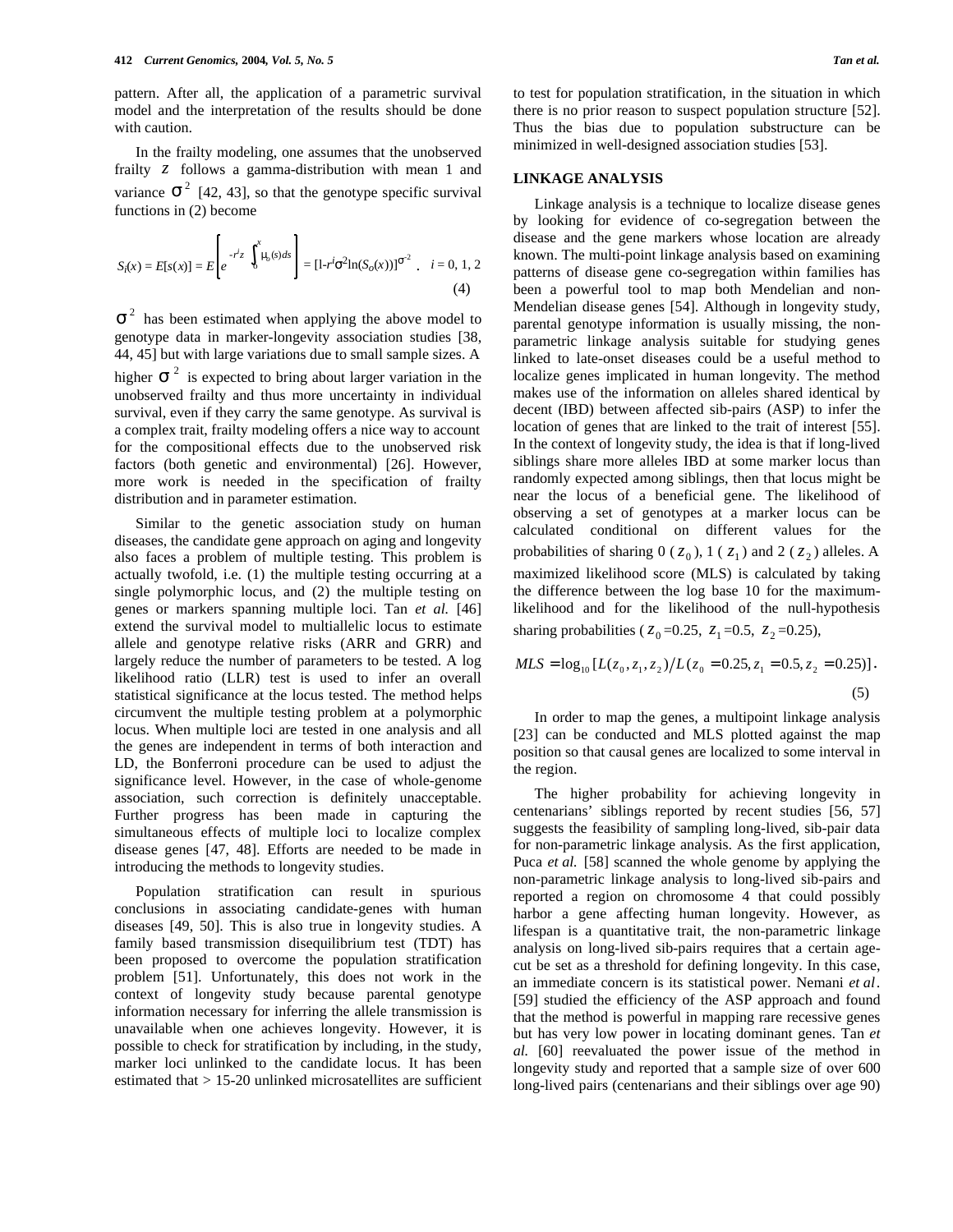can have acceptable power in mapping a low frequency dominant allele that cuts down the hazard of death by half.

When applied to longevity study, the ASPs so collected are of different ages. The small proportion of the extremely long-lived ASPs is more genetically selected than the majority who are just above the threshold. This is also indicated by the increased IBD sharing at older ages in the region harboring a beneficial gene [60]. It should be possible to increase the power of non-parametric linkage by introducing an optimal weighing scheme to the sharing for each pair based on a function of their ages. Such a weighing scheme is more important for small-scale investigations when power consideration is critical.

# **LINKAGE VERSUS ASSOCIATION**

Risch [61] showed that although the ASPs for linkage can provide statistical evidence for localizing high risk genes with intermediate allele frequency, it is unable to map a gene of modest relative risk (genotype relative risk of less than 2) except in unrealistic large samples. Tan *et al.* [60] reported that, even with full marker information content, the nonparametric linkage approach is unable to map a gene that accounts for less than 1% of the lifespan variations. By examining normal quantitative trait, Sham *et al*. [62] also concluded that linkage analysis is invalid for mapping a QTL that accounts for less than 1% of the phenotypic variance equivalent to a recombination fraction of 0.01 which is about 1 megabase (Mb). On the other hand, the association approach is often capable of narrowing down a region containing a putative susceptibility gene to less than 1 Mb [63]. As a complex trait, longevity does not seem to be resulted from some major genes but rather from numerous genes functioning interactively together with non-genetic factors [64-66]. In this case, one should not rely too much on the linkage approaches. Perhaps, a more feasible way would be to follow the regions identified through linkage mapping by association studies and conduct linkage disequilibrium fine mapping [61, 62].

With the newly emerging microarray or DNA chip technology, the association based LD mapping is gaining popularity [67]. Besides its use in gene expression analysis to be discussed later, the high-throughput technology also enables us to use single nucleotide polymorphisms (SNPs) as biallelic markers for whole-genome screening of complex trait genes. It is estimated that as many as 500,000 evenly spaced SNPs are required to detect LD for mapping purposes [68]. The situation challenges the traditional locus-by-locus approach in association studies. Multi-locus statistical approaches [48] that take into account of interdependence of gene function important in the genetic modulation of human survival [29] are appealing. Because particular DNA variants may remain together on ancestral haplotypes (set of ordered markers) for many generations, groups of neighboring SNPs can form haplotypic diversity with distinctive patterns of LD and which can be exploited in both genetic linkage and association studies [69]. Haplotype analysis is more efficient than the gene-by-gene association test because it makes use of the LD information contained in the flanking markers

[70]. Haplotype estimating technique has helped the association approach to gain power in case-control studies [71, 72]. The same idea can be introduced to survival analysis to estimate haplotype relative risks (HRRs) on hazard of death and to infer the genes that affect human survival.

# **GENE EXPRESSION ANALYSIS**

As the aging process depends on complex interactions of numerous genes and gene products, the recently emerging microarray technology [73, 74] capable of measuring the expression levels of thousands of genes is a useful tool to help us to deepen our understanding in the genetics of aging and longevity [75-77]. The abundant information provided by microarray experiments enables us to study gene activities as indicated by the messenger RNA levels under various biological and environmental conditions including aging [78, 79]. Using related and unrelated individuals, the technique can be used (1) to find genes showing dynamic profiles during the process of aging and (2) to address the question concerning the age dependence in the genetic regulation of the genome function.

Direct evidence for a connection between the regulation of gene expression and lifespan in *Drosophila* was actually reported before the application of microarray [80]. The analysis of gene transcriptional activity also showed relatively stable variance in gene expression as age increases [81]. These conclusions were confirmed later by using DNA chips [82] and moreover, the application of chips also identified the well-known metabolic pathways impacted by aging in *Drosophila melanogaster*. Unfortunately gene expression study on human aging using a microarray setup has been rare [83, 84]. One big difficulty with studying human subjects is, unlike in animal experiments, the long life course. An alternative would be to take random subjects from different age groups [85]. But this will bring in individual variations in the observed expression profile for one particular gene across ages [86]. However, if enough replicates are affordable at each age group, severity of the problem can be alleviated by studying the mean of gene expression. Such a setup not only enables the study on agedependent changes in gene expression but also facilitate the study on individual differences in gene expression within each age group. By measuring mRNA levels in actively dividing fibroblasts isolated from young (one 7-year-old and one 9-year-old), middle-age (two 37-year-old), and old-age (three in their 90s) humans, Ly *et al*. [85] identified genes whose expression is associated with age-related phenotypes. Unfortunately, the samples size in this pioneering study was too small (7 individuals) to produce convincing results [86]. The second, but not less important, difficulty in microarray study on aging is that gene expression is highly tissue specific. For the purpose of aging study, postmitotic tissues or non-dividing cells can be targeted. By studying gene expression in the aging human retina, Yoshida *et al*. [83] reported a decreased use of biosynthetic pathways and increased reliance on genes involved in stress response, which is consistence with the conclusions from studies on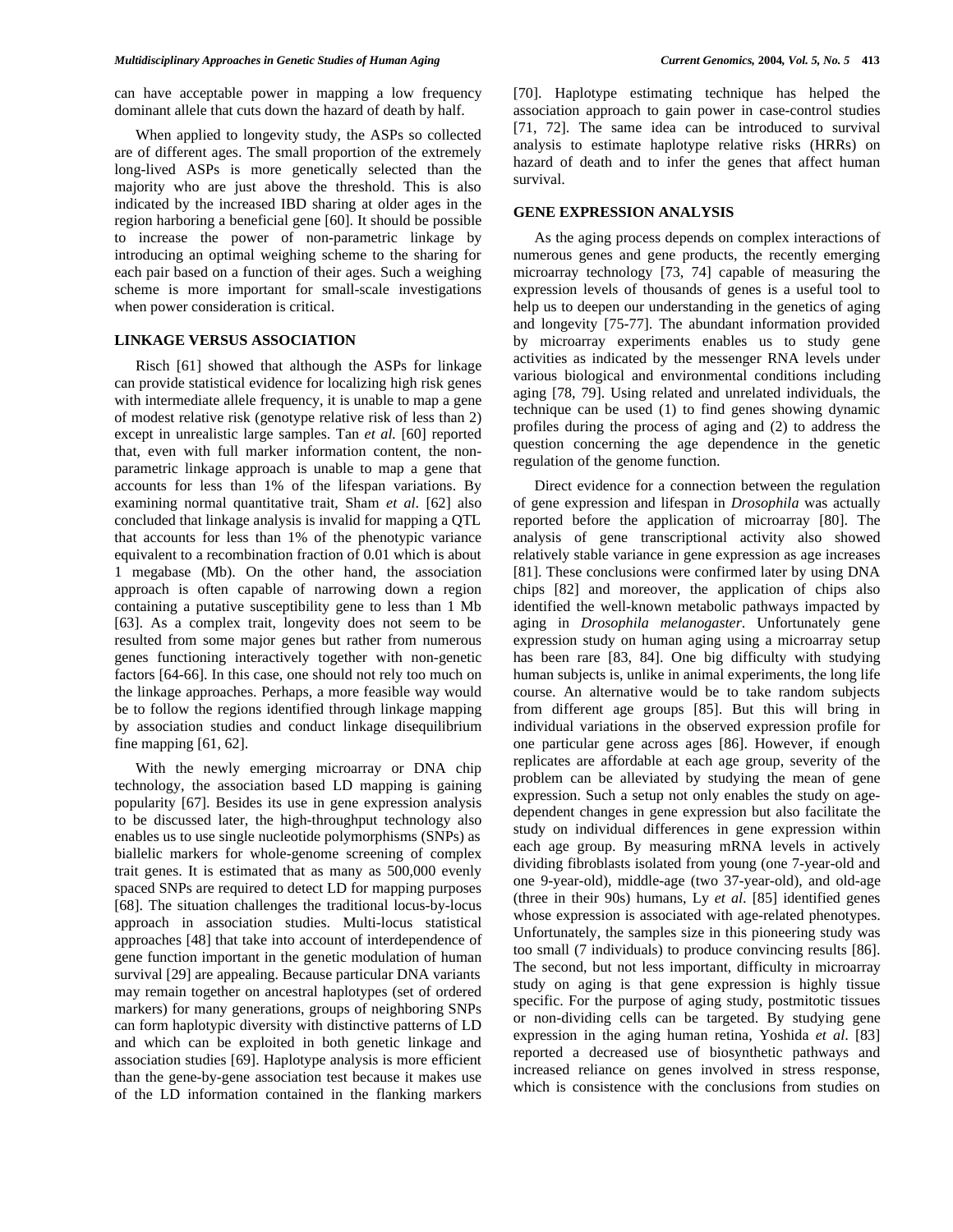transcriptional profiling of aging in mouse skeletal muscles and brain [87, 88]. Such findings could suggest that common molecular mechanisms may regulate aging in different tissues and cell types [83].

For the genes displaying significantly age-dependent expression profiles, correlation on their expressions can be calculated between related individuals (twins or siblings) to see how the genetic component in the pattern regulation changes with age. Such an approach can help answer whether the importance of the genetic regulation in lifespan is going up or down or remained unchanged with advancing age [26, 57]. One obvious difference from the other gene expression analyses is that, here gene expression becomes a phenotype or trait. One can study the correlation on the gene expression phenotype between related individuals by applying methods in population genetics. Such an approach sets up a bridge between molecular and population genetics. Our pilot study on old Danish twins has shown significant difference between gene expression correlation in monozygotic (MZ) and dizygotic (DZ) twins suggesting epigenetic regulation of gene expression [89] at high ages. However, the crucial point concerning the aging pattern of the regulation remains unknown.

# **END REMARKS**

The identification of the genetic factors which modulate rate and quality of human aging, and therefore human lifespan, is a challenge which requires integration among several disciplines. Hints given by studies in model organisms suggest that aging is a lethal side effect of adaptive processes earlier in life [90]. Several gene patterns involved in these processes are conserved along evolution, therefore candidate genes can be picked out in the human genome and checked as susceptibility factors in modulating the aging process. Then, by applying epidemiological guidelines in sampling procedures and statistic tools in genetic data analysis, the complex genetic network which modulates human lifespan could be disentangled. Moreover, gene expression analyses carried out for groups of genes entering in the age-related patterns so identified could help us understand how genes control rate and quality of human aging and, possibly, give us the environmental tools for modulating this complex trait.

# **AKNOWLEDGEMENT**

This work was supported by the US National Institute on Aging (NIA) research grant NIA-P01-AG08761 and by "The MicroArray Center" project under the Biotechnological Research Program financed by the Danish Research Agency.

# **REFERENCES**

- [1] Holliday, R. Human ageing and the origins of religion. *Biogerontology* **2001**, *2*: 73-77.
- [2] Zhao, Z. Record longevity in Chinese history-evidence from the Wang genealogy. In *Exceptional Longevity: From prehistory to the present*, Jeune, B; Vaupel, J.W.; Eds. Odense University Press: Denmark, **1995**, pp.93-108.
- [3] Jeune, B. In search of the first centenarians. In *Exceptional Longevity: From prehistory to the present*, Jeune, B; Vaupel, J.W.; Eds. Odense University Press: Denmark, **1995**, pp.11-24.
- [4] Oeppen, J.; Vaupel, J.W. Demography. Broken limits to life expectancy. *Science* **2002**, *296:*1029-1031.
- [5] Robine, J.M.; Allard, M. The oldest human. *Science* **1998**, *279:* 834-835.
- [6] Beeton, M.; Pearson, K. Data for the problem of evolution in man, II, A first study of the inheritance of longevity and the selective death rate in man. *Proceedings of the Royal Society of London.* **1899**, *65:* 290-305.
- [7] Bell, A.G. The duration of life and conditions associated with longevity, a study of the Hyde genealogy. Genealogical Records Office, Washington, **1918**.
- [8] Pearl, R. Studies on human longevity IV. The inheritnce of longevity preliminary report. *Hum. Biol.* **1931**, *3:* 245-269.
- [9] Jalavisto, E. Inheritance of longevity according to Finnish and Swedish genealogies. *Ann. Med. Intern. Fenn*. **1951**, *40:* 263-274.
- [10] Hawkins, M.R., Murphy, E.A. and Abbey, H. The familial component of longevity. A study of the offspring of nonagenarians. I. Methods and preliminary report. *Bull. Johns Hopkins Hospital,* **1965**, *117:* 24-36.
- [11] Abbott, M.H., Murphy, E.A., Bolling, D.R. and Abbey, H. The familial component in longevity. A study of offspring of nonagenarians. II. Preliminary analysis of the completed study. *Hopkins Med. J.* **1974**, *134:* 1-16.
- [12] Wyshak, G. Fertility and longevity of twins, sibs, and parents of twins. *Soc. Biol.* **1978**, *25:* 315-330.
- [13] Sørensen, T.I.; Nielsen, G.G.; Andersen, P.K.; Teasdale, T.W. Genetic and environmental influences on premature death in adult adoptees. *N. Engl. J. Med*. **1988**, *318:* 727-732
- [14] Gudmundsson, H.; Gudbjartsson, D.F.; Frigge, M.; Gulcher, J.R.; Stefansson, K. Inheritance of human longevity in Iceland. *Eur. J. Hum. Genet.* **2000**, *8:* 743-749.
- [15] Cournil, A.; Legay, J.M.; Schachter, F. Evidence of sex-linked effects on the inheritance of human longevity: a population-based study in the Valserine valley (French Jura), 18-20th centuries. *Proc. R. Soc. Lond. B. Biol. Sci.* **2000**, *267:* 1021-1025.
- [16] Carmelli, D. Intrapair comparisons of total lifespan in twins and pairs of sibs. *Hum. Biol.* **1982**, *54:* 525-537.
- [17] Harris, J. Age differences in genetic and environmental influences for health from the Swedish adoption/twin study of aging. *J. Gerontol., Psychological Science* **1992**, *47:* 213- 220.
- [18] Hayakawa, K., Shimizu, T., Ohba, Y., Tomioka, S., Takahasi, S., Amano, K., Yura, A., Yokoyama, Y. and Hayakata, Y. Intrapair differences of phisical aging and longevity in identical twins. *Acta Genet. Med. Gemellol.* **1992**, *41:* 177-185.
- [19] McGue, M., Vaupel, J.W., Holm, N. and Harvald, B. Longevity is moderately heritable in a sample of Danish twins born 1870-1880. *J. Gerontol.* **1993**, *48:* B237-B244.
- [20] Herskind, A.M., McGue, M., Holm, N.V., Sorensen, T.I., Harvald, B. and Vaupel, J.W. The heritability of human longevity, a population-based study of 2872 Danish twin pairs born 1870-1900. *Hum. Genet.* **1996**, *97:* 319-323.
- [21] De Benedictis, G.; Tan, Q.; Jeune, B.; Christensen, K.; Ukraintseva, S.V.; Bonafe, M.; Franceschi, C.; Vaupel, J.W.; Yashin, A.I. Recent advances in human gene-longevity association studies. *Mech. Ageing Dev.* **2001**, *122:* 909-920.
- [22] Tabor H.K.; Risch N.J.; Myers R.M. Candidate-gene approaches for studying complex genetic traits: practical considerations. *Nature Review Genetics* **2002**, *3:* 391-397.
- [23] Sham, P. Statistical in Human Genetics, Arnold Applications of Statistics. Edward Arnold: London **1998**,
- [24] Sasieni, P.D. From genotypes to genes: doubling the sample size. *Biometrics* **1997**, *53:* 1253-1261.
- [25] Sham, P.C.; Curtis, D. Monte Carlo tests for associations between disease and alleles at highly polymorphic loci. *Ann. Hum. Genet.* **1995**, *59:* 97-105
- [26] Vaupel, J.W.; Carey, J.R.; Christensen, K.; Johnson, T.E.; Yashin, A.I.; Holm, N.V.; Iachine, I.A.; Kannisto, V.; Khazaeli, A.A.; Liedo, P.; Longo, V.D.; Zeng, Y.; Manton, K.G. and Curtsinger, J.W. Biodemographic trajectories of longevity. *Science* **1998**, *280:* 855-860.
- [27] Piegorsch, W.W.; Weinberg, C.R.; Taylor, J.A. Non-hierarchical logistic models and case-only designs for assessing susceptibility in population-based case-control studies. *Stat. Med*. **1994**, *13:* 153- 162.
- [28] Khoury, M.J.; Flanders, W.D. Nontraditional epidemiologic approaches in the analysis of gene-environment interaction: case-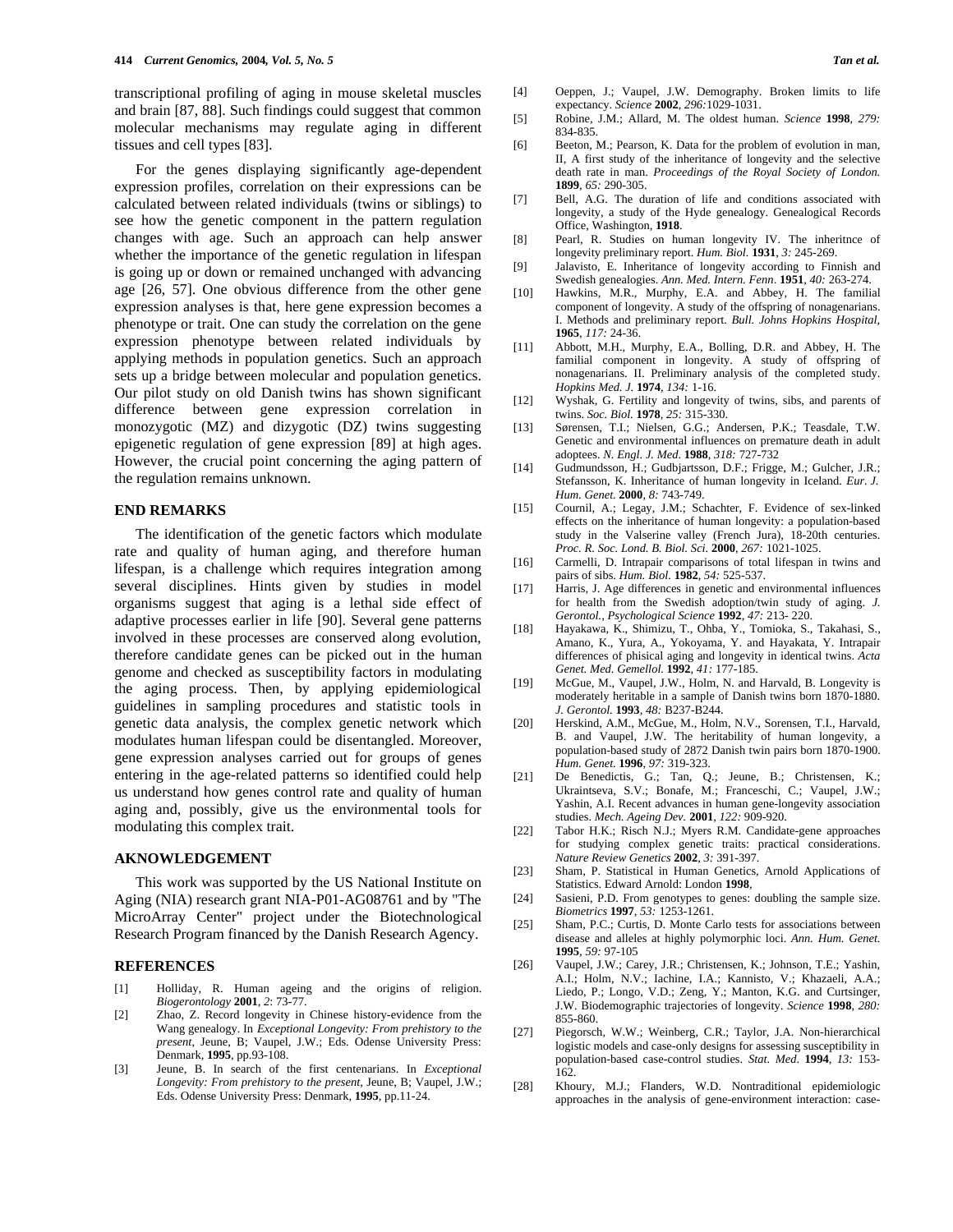control studies with no controls *Am. J. Epidemiol*. **1996**, *144:* 207- 213.

- [29] Tan, Q.; De Benedictis, G.; Ukraintseva, S.V.; Franceschi, C.; Vaupel, J.W.; Yashin, A.I. A centenarian-only approach for assessing gene-gene interaction in human longevity. *Eur. J. Hum. Genet.* **2002**, *10:* 119-124.
- [30] Tan, Q.; Yashin, A.I.; Bladbjerg, E.M,; de Maat, M.P.; Andersen-Ranberg, K.; Jeune, B.; Christensen, K.; Vaupel, J.W. A case-only approach for assessing gene by sex interaction in human longevity. *J. Gerontol. A. Biol. Sci. Med. Sci.* **2002**, *57:* B129-133.
- [31] Tan, Q.; Yashin, A.I.; De Benedictis, G.; Cintolesi, F.; Rose, G.; Bonafe, M.; Franceschi, C.; Vach, W.; Vaupel, J.W. A logistic regression model for measuring gene-longevity associations. *Clin. Genet.* **2001**, *60:* 463-469.
- [32] Pletcher, S.D.; Stumpf, M.P. Population genomics: ageing by association. *Curr. Biol.* **2002**, *12:* 328-330.
- [33] Tan, Q.; Bathum, L.; Christiansen, L.; De Benedictis, G.; Bellizzi, D.; Rose, G.; Frizner, N.; Dahlgaard, J.; Vach, W.; Vaupel, J.W.; Yashin, A.I.; Christensen, K.; Kruse, T.A. Logistic regression models for polymorphic and antagonistic pleiotropic gene action on human aging and longevity. *Annals of Human Genetics* **2003**, *67:* 598-607.
- [34] Schachter, F.; Faure-Delaneff, L.; Guenot, F.; Rouger, H.; Froguel, P.; Lesueur-Ginot, L.; Cohen, D. Genetic associations with human longevity at the APOE and ACE loci. *Nature Genetics* **1994**, *6:* 29- 32.
- [35] De Benedictis, G.; Carotenuto, L.; Carrieri, G.; De Luca, M.; Falcone, E.; Rose, G.; Yashin, A.I.; Bonafe, M.; Franceschi, C. Age-related changes of the 3'APOB-VNTR genotype pool in aging cohorts. *Ann. Hum. Genet.* **1998**, *62:* 115-122.
- [36] Royston, P.; Altman, D. Regression using fractional polynomials of continuous: Parsimonious parametric modeling. *Applied Statistics* **1994**, *43:* 429-467.
- [37] Yashin, A.I.; De Benedictis, G.; Vaupel, J.W.; Tan, Q.; Andreev, K.F.; Iachine, I.A.; Bonafe, M.; DeLuca, M.; Valensin, S.; Carotenuto, L.; Franceschi, C. Genes, demography, and lifespan: The contribution of demographic data in genetic studies on aging and longevity. *Am. J. Hum. Genet*. **1999**, *65:* 1178-1193.
- [38] Tan, Q.; De Benedictis, G.; Yashin, A.I.; Bonafe, M.; DeLuca, M.; Valensin, S.; Vaupel, J.W.; Franceschi, C. Measuring the genetic influence in modulating human lifespan: Gene-environment and gene-sex interactions. *Biogerontology* **2001**, *2:* 141-153.
- [39] Rose, M.R. *Evolutionary biology of aging*, London: Oxford University Press, **1991**.
- [40] Toupance, B.; Godelle, B.; Gouyon, P.H.; Schachter, F. A model for antagonistic pleiotropic gene action for mortality and advanced age. *Am. J. Hum. Genet*. **1998**, *62:* 1525-1534.
- [41] Driver, C. The Gompertz function does not measure ageing. *Biogerontology*. **2001**, *2:* 61-65.
- [42] Vaupel, J.W.; Yashin, A.I. Heterogeneity's ruses: some surpring effects of selection on population dynamics. *Am. Stat*. **1985**, *39:* 176-185.
- [43] Vaupel, J.W.; Manton, K.G.; Stallard, E. The impact of heterogeneity in individual frailty on the dynamics of mortality. *Demography* **1979**, *16:* 439-454.
- [44] Yashin, A.I.; De Benedictis, G.; Vaupel, J.W.; Tan, Q.; Andreev, K.F.; Iachine, I.A.; Bonafe, M.; DeLuca, M.; Valensin, S.; Carotenuto, L.; Franceschi, C. Genes and longevity: Lessons from studies on centenarians. *Journal of Gerontology* **2000**, *55a*, B1-B10
- [45] Ewbank, D.C. Mortality differences by APOE genotype estimated from demographic synthesis. *Genet. Epidemiol.* **2002**, *22:* 146-155.
- [46] Tan, Q.; De Benedictis, G.; Yashin, A.I.; Bathum, L.; Christiansen, L.; Dahlgaard, J.; Frizner, N.; Vach, W.; Vaupel, J.W.; Christensen, K.; Kruse, T.A. Assessing genetic association with human survival at multi-allelic loci. *Biogerontology* **2004**, *5:* 89-97.
- [47] Hoh, J.; Wille, A.; Ott, J. Trimming, weighting, and grouping SNPs in human case-control association studies. *Genome Res.* **2001**, *11:* 2115-2119.
- [48] Hoh, J.; Ott, J. Mathematical multi-locus approaches to localizing complex human trait genes. *Nat. Rev. Genet*. **2003**, *4:* 701-709.
- [49] Cardon, L.R.; Bell, J.I. Association study designs for complex diseases. *Nat. Rev. Genet.* **2001**, *2:* 91-99.
- [50] Thomas, D.C.; Witte, J.S. Population stratification: a problem for case-control studies of candidate-gene associations? *Cancer Epidemiol. Biomarkers Prev*. **2002**, *11:* 505-512.
- [51] Ewens, W.J.; Spielman, R.S. The Transmission/disequilibrium Test. In *Handbook of statistical genetics*. Balding, D.J.; Bishop, M.; Cannings, C. Eds. John Wiley and Sons **2001**.
- [52] Pritchard, J.K.; and Rosenbreg, N.A. Use of unlinked genetic markers to detect population stratification in association studies. *Am. J. Hum. Genet*. **1999**, *65:* 220-228.
- [53] Wacholder, S.; Rothman, N.; Caporaso, N. Population stratification in epidemiologic studies of common genetic variants and cancer: quantification of bias. *J. Natl. Cancer Inst*. **2000**, *92:* 1151-1158.
- [54] Ott, J. Analysis of Human Genetic Linkage, 3<sup>rd</sup> ed., John Hopkins Univ. Press **1999**.
- [55] Kruglyak, L.; Lander, E.S. Complete multipoint sib-pair analysis of qualitative and quantitative traits. *Am. J. Hum. Genet. 57:* **1995**, 439-454.
- [56] Perls, T.T.; Bubrick, E.; Wager, C.G.; Vijg, J.; Kruglyak, L. Siblings of centenarians live longer. *Lancet* **1998**, *23:* 1560.
- [57] Perls, T.T.; Wilmoth, J.; Levenson, R.; Drinkwater, M.; Cohen, M.; Bogan, H.; Joyce, E.; Brewster, S.; Kunkel, L.; Puca, A. Life-long sustained mortality advantage of siblings of centenarians. *Proc. Natl. Acad. Sci. USA.* **2002**, *99:* 8442-8447.
- [58] Puca, A.A.; Daly, M.J.; Brewster, S.J.; Matise, T.C.; Barrett, J.; Shea-Drinkwater, M.; Kang, S.; Joyce, E.; Nicoli, J.; Benson, E.; Kunkel, L.M.; Perls, T. A genome-wide scan for linkage to human exceptional longevity identifies a locus on chromosome 4. *Proc. Natl. Acad. Sci. USA* **2001**, *98:* 10505-10508.
- [59] Nemani, M.; Sahbatou, M.; Blanche, H.; Thomas, G.; Pascoe, L. The efficiency of genetic analysis of DNA from aged siblings to detect chromosomal regions implicated in longevity. *Mech. Ageing Dev.* **2000**, *119:* 25-39.
- [60] Tan, Q.; Zhao, J.H.; Iachine, I.; Hjelmborg, J.; Vach, W.; Vaupel, J.W.; Christensen, K.; Kruse, T.A. Power of non-parametric linkage analysis in mapping genes contributing to human longevity in long-lived sib-pairs. *Genetic Epidemiology* **2004**, *26:* 245-253.
- [61] Risch, N.J. Searching for genetic determinants in the new millennium. *Nature* **2000**, *405:* 847-856.
- [62] Sham, P.C.; Lin, M.W.; Zhao, J.H.; Curtis, D. Power comparison of parametric and nonparametric linkage tests in small pedigrees. *Am. J. Hum. Genet*. **2000**, *66:* 1661-1668.
- [63] Morton, N.E. Significance levels in complex inheritance. *Am. J. Hum. Genet*. **1998**, *62:* 690-697.
- [64] Christensen, K.; Vaupel, J.W. Determinants of longevity: genetic, environmental and medical factors. *J. Intern. Med*. **1996**, *240:* 333- 341.
- [65] Vauple, J.W.; Tan, Q. How many longevity genes are there? Paper presented at annual meeting of Population Association of America, Chicago. **1998**.
- [66] Johnson, T.E. A personal retrospective on the genetics of aging. *Biogerontology*. **2002**, *3:* 7-12.
- [67] Gray, I.C.; Campbell, D.A.; Spurr, N.K. Single nucleotide polymorphisms as tools in human genetics. *Hum. Mol. Genet*. **2000**, *9:* 2403-2408.
- [68] Kruglyak, L. Prospects for whole-genome linkage disequilibrium mapping of common disease genes. *Nat. Genet*. **1999**, *22:* 139-144.
- [69] Schork, N.J.; Fallin, D.; Lanchbury, J.S. Single nucleotide polymorphisms and the future of genetic epidemiology. *Clin. Genet*. **2000**, *58:* 250-264.
- [70] Akey, J.; Jin, L.; Xiong, M. Haplotypes vs single marker linkage disequilibrium tests: what do we gain? *Eur. J. Hum. Genet*. **2001**, *9:* 291-300.
- [71] Terwilliger, J.D.; Ott, J. A haplotype-based 'haplotype relative risk' approach to detecting allelic associations. *Hum. Hered* . **1992**, *42:* 337-346.
- [72] Zhao, J.H.; Sham, P.C. Faster haplotype frequency estimation using unrelated subjects. *Hum. Hered.* **2002**, *53:* 36-41.
- [73] Brown, P.O.; Botstein, D. Exploring the new world of the genome with DNA microarrays. *Nat. Genet*. **1999**, *21:* 33-37.
- [74] Lander, E.S. Array of hope. *Nat. Genet*. **1999**, *21:* 3-4.
- [75] Han, E.; Hilsenbeck, S.G. Array-based gene expression profiling to study aging. *Mech. Ageing Dev.* **2001**, *122:* 999-1018.
- [76] Helmberg, A. DNA-microarrays: novel techniques to study aging and guide gerontologic medicine. *Exp. Gerontol* . **2001**, *36:* 1189- 98.
- [77] Weindruch, R.; Kayo, T.; Lee, C.K.; Prolla, T.A. Gene expression profiling of aging using DNA microarrays. *Mech. Ageing Dev*. **2002**, *123:* 177-193.